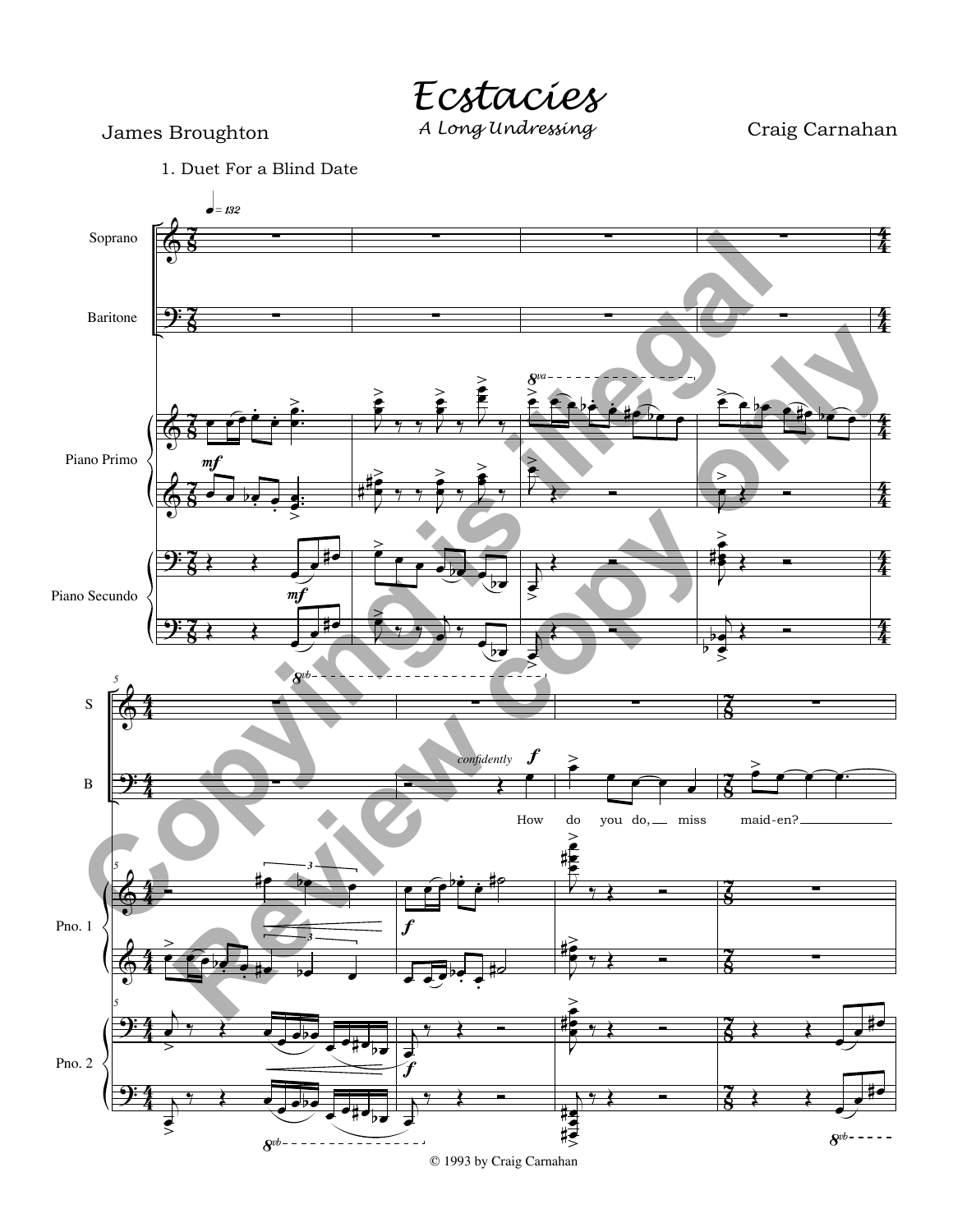2 *Ecstacies*



 $8^{vb---------$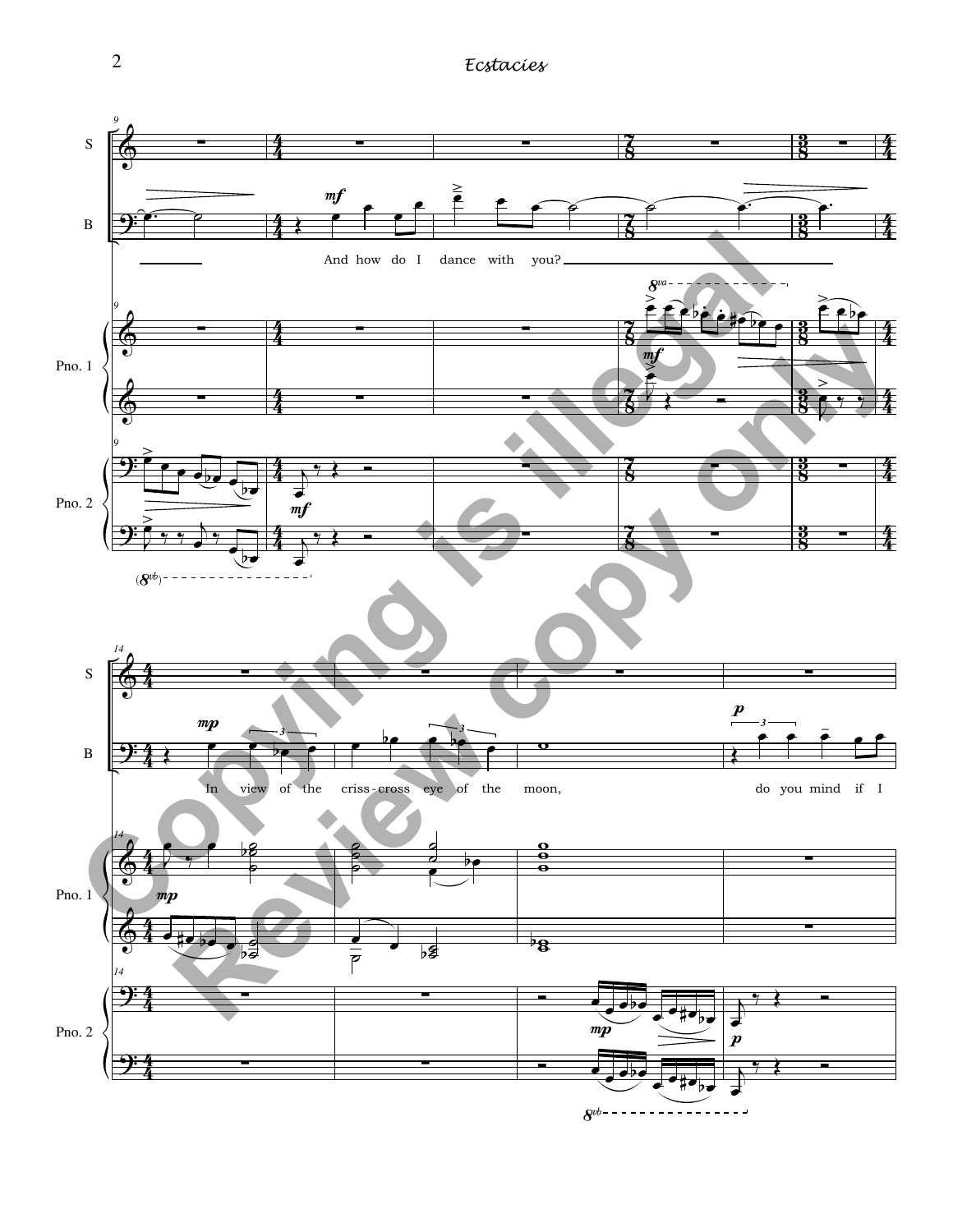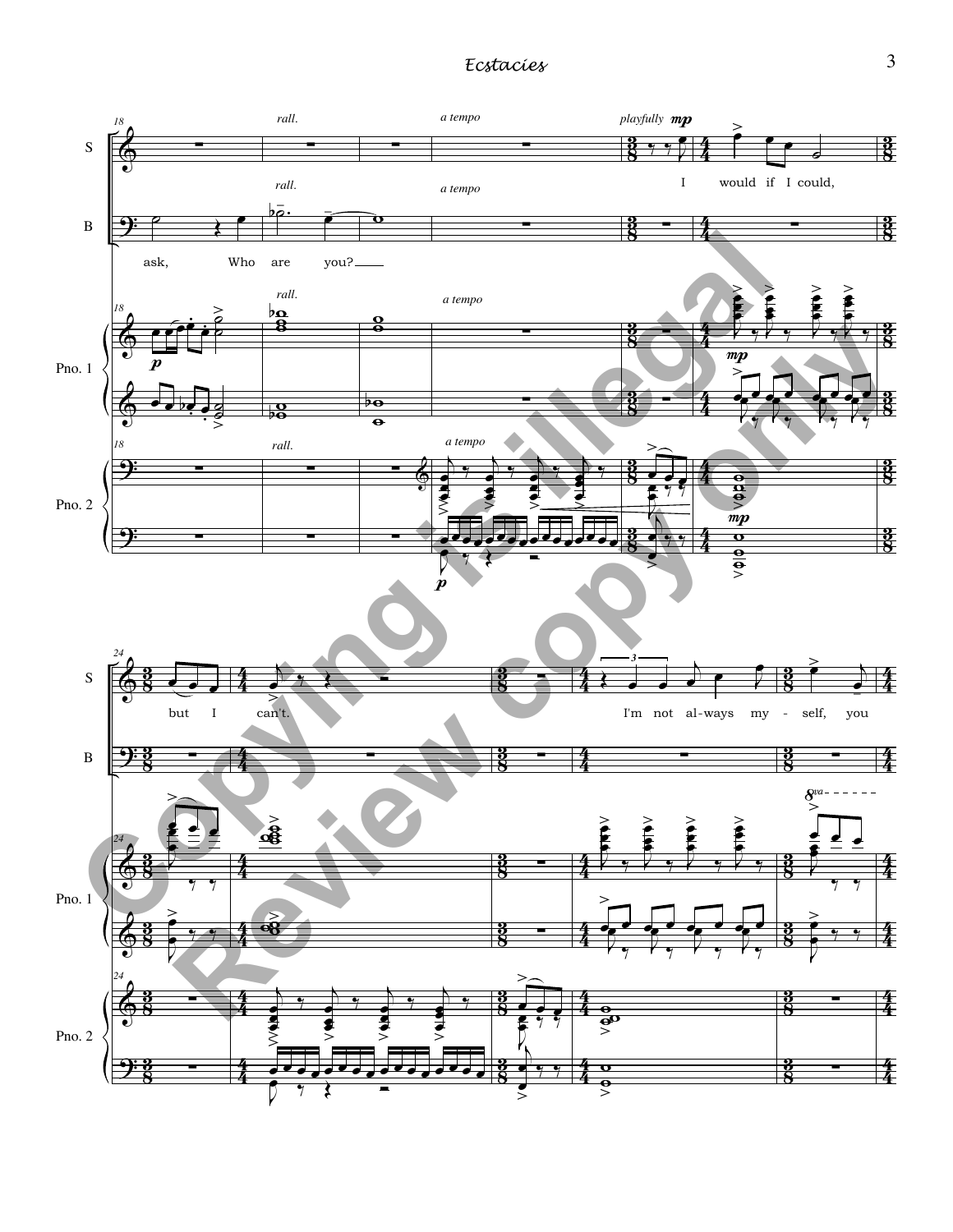